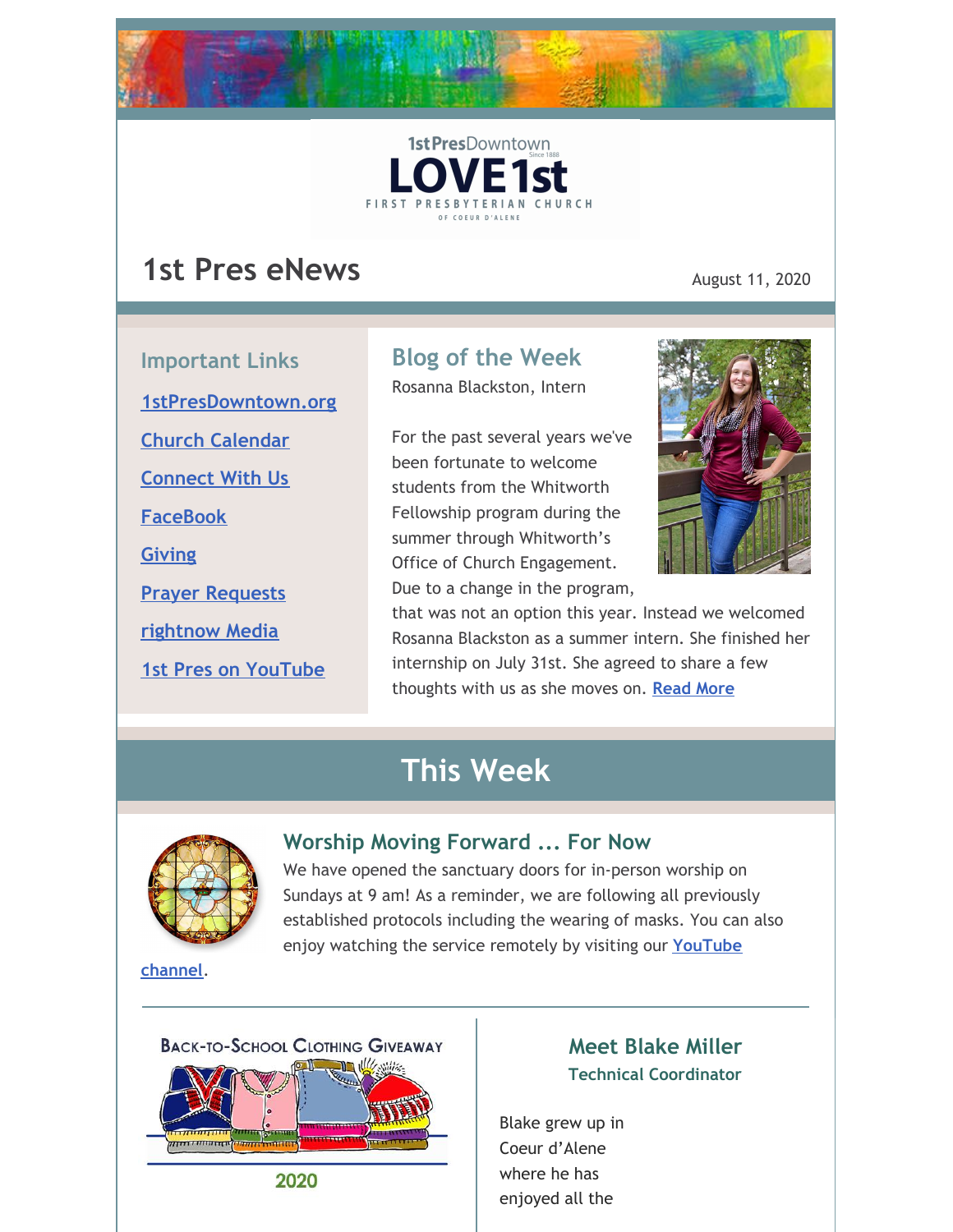### **Clothing Giveaway - August 22 Next Week**

Thank you to all those who have volunteered to help with the clothing give away! We can still use help, so please contact Barb Proper for details. Workers are asked to wear their **church t-shirt** the day of the event so our guests know we're 1st Pres'ers and that we are there to serve!

#### **Set-up** & **Final Sorting Schedule**

August 19: Morning & Afternoon August 20: Morning & Afternoon August 21: Finalize set-up and signage

#### **The Day of the Event 8/22**

7:30 - 8:30 am Set-up 8:30 - 11 am Doors Open 11 am- 12 noon Clean-up



**Spiritual Power Lunch** Fellowship and a re-set in the middle of the week!

You can join at any time - you can pickup and enjoy this time together with us as we study the word but keep in mind this special time ends on August 19th.

Bring lunch to eat while we watch and discuss a short video - Going deeper with God and each other. **All are welcome at any time**!

Questions? Contact Wendy Wilson

**Dates**: Wednesdays, now through Aug 19 **Time**: 12 noon - 12:45 **Where**: Krueger Hall

adventuring our lakes, rivers, and mountains have to offer. He has been involved with music since the 7th grade,



playing trombone in concert and jazz band, taking up guitar and bass in high school. After high school, he enrolled in music and music technology classes at NIC. After NIC he was accepted into the Audio Engineering program at Spokane Falls Community College where he studied all aspects of professional recording studios, live sound, post production, film scoring, and mixing and mastering using Pro tools industry standard music software. He has played on the worship team at Candlelight Christian Fellowship for Sunday service and youth group. His dream is to use his skills in music technology to serve and honor God.

Welcome Blake!



Orchard Ridge Senior Ridge Now Hiring!

Do you know anyone looking for a job? There are career opportunities at Orchard Ridge!

Find fulfilling and meaningful work with competitive wages and benefits. Full details can be found on their website. **Careers at [Orchard](http://www.theorchardcda.org/careers/) Ridge Senior Living**.

### **Sunday's Service**

Watch again or for the 1st time!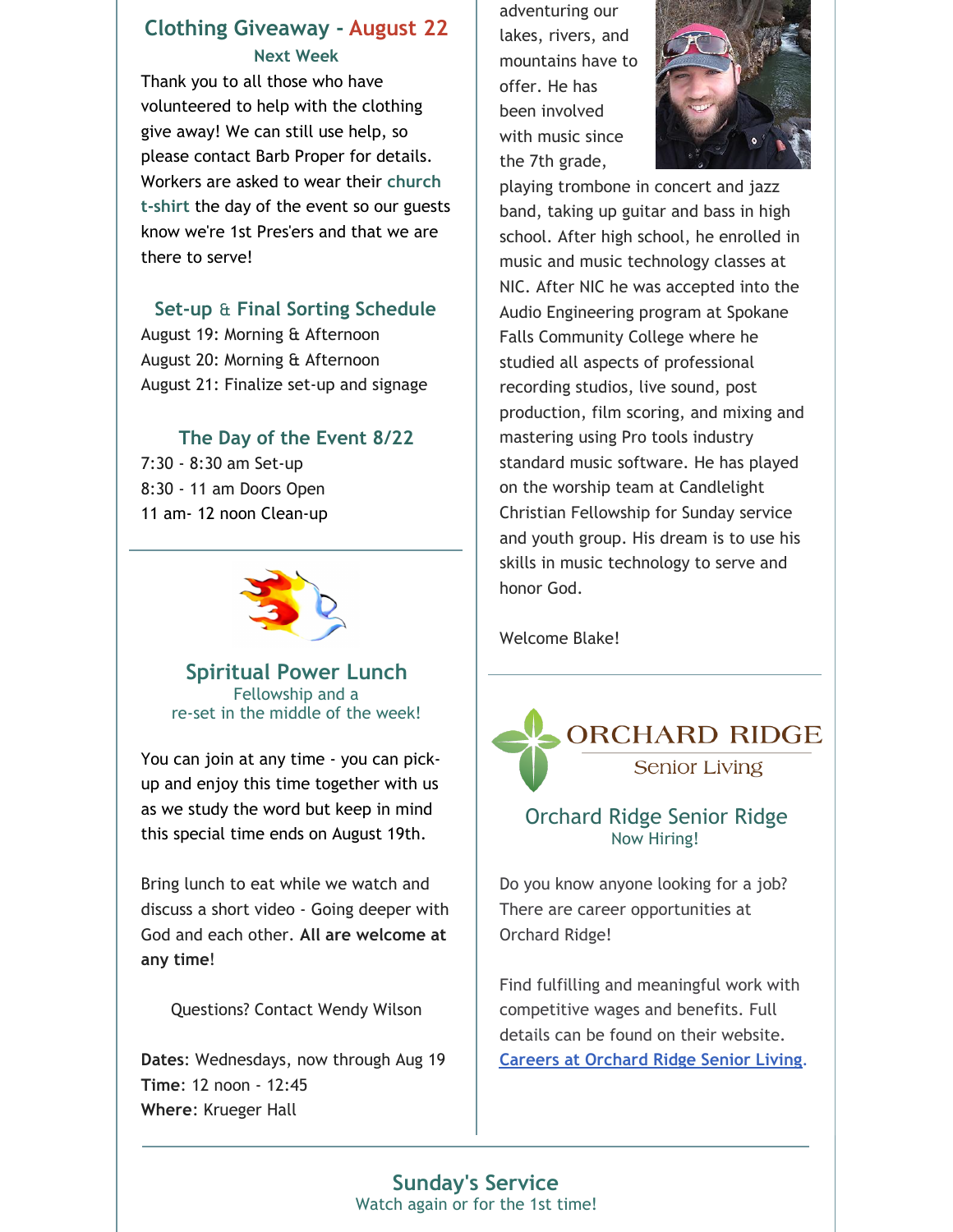This past Sunday we were reminded that Sabbath works - it's a focus on refreshment. In these trying times, is God asking us to do something new? Is he trying to encourage us to take a new path. *A bend in the road is only the end if you refuse to make the turn.*



As always, many thanks to the team that made broadcasting the service possible! **Watch this service or any of our past services on our [YouTube](http://r20.rs6.net/tn.jsp?f=001TAEhPUeQXKS9PqOcukkRsNWUgGUBHZ7_nsdteClYMruoiLz1t14TsRr7UTt-UexyP7z8jFaaIPKIpT969G_ZUIkYi5mYoaY3H9bWFO_7npHXgu-wj68OzdnwykJslgohuottq9rPNR3w65MF7RkVXiqP9csz0dJjjE9juxHUxnD7AALW2Znqj4jNvmwW1hgb&c=xj6uxv4Ure-jLmebrsiWHqZgofQxk1jiFOFxtq_GIS985IIRxfa2wg==&ch=yLb4idgMcf26VkL_Lc86HYFK_5hMVavweuM2KPPMNNX6Iob9yt8sLA==) Channel**

# **Church News**

### **We Want to Hear From You**



There are so many ways to contact the church ... for any reason. You could send a letter in the mail. You can call the office at [208.667.8446.](mailto:office@1stpresdowntown.org) You can **email the office** or any staff member from the **[Staff](https://www.1stpresdowntown.org/leadership--staff.html) Pa[ge](https://www.1stpresdowntown.org/leadership--staff.html)** on our website. OR you can go to our contact page and use the form about half way down the **Connect With Us** page on our new [website.](https://www.1stpresdowntown.org/connect-with-us.html) Anything you send will be kept in the strictest confidence.

If you're having any trouble with the website, please **email [Janet](mailto:janet@1stpresdowntown.org)**.

#### **Our 1st Pres [Website](http://www.1stpresdowntown.org/)**

#### **Niños con Valor News**



Dana Laursen, Board Chair of Niños con Valor, recently sent an update regarding the health and welfare of the children and staff at the orphanage. We've posted the letter on the website so you can read the details. **[Read](https://www.1stpresdowntown.org/nintildeos-con-valor.html) More**

#### **Job Posting** Custodian / Groundskeeper

We are still in search of our new Custodian/Groundskeeper. This is a fulltime, hourly position which reports directly to the Church Administrator and is accountable to the Building and Grounds Team and to the Session of the church.

If you know of someone interested in this position, check out the full details on Indeed: **[Custodian/Groundskeeper](https://www.indeed.com/job/custodiangroundskeeper-1713db722b958251)**.

**Visiting the Church Office** Our New Normal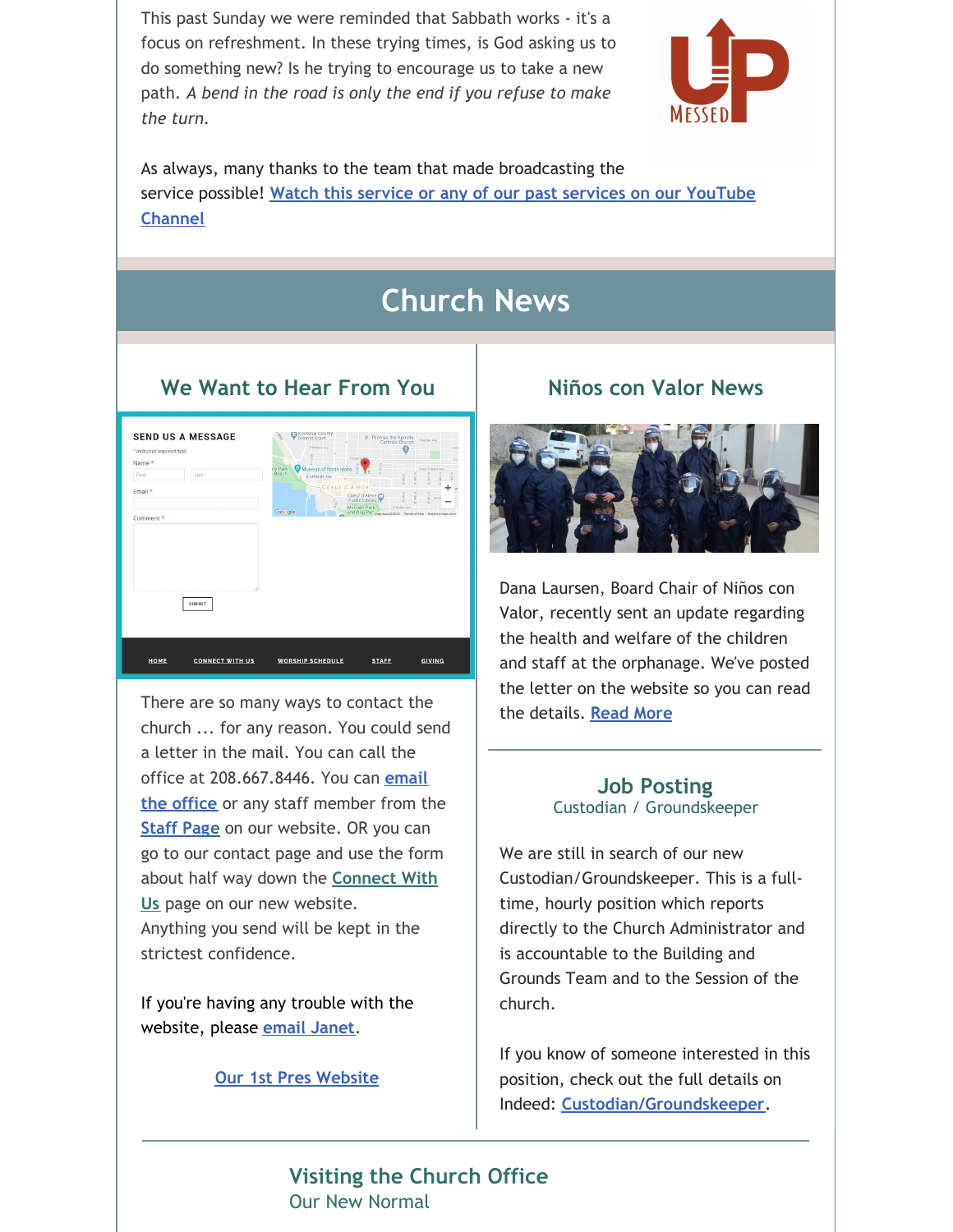

Please call the office to schedule any appointments so we can make sure whomever you need to visit is available. 208.667.8446

# **Youth Update**





**This Wednesday, August 12th** Cancelled this Week.

Youth Group is cancelled this week as Family Camp is taking place August 11-13<sup>th</sup>. See you next week!

## **Schedule**

#### **Sundays**

Sunday services are once again in the sanctuary and online. Contact Pastor Craig to see if there will be any meetings at the church.

**Wednesdays, 6:30-8pm**

All youth are welcome to meet on Wednesdays for outdoor activities throughout the month of July.

# **Children's Ministry**

Hi Families,

We are getting ready to head out to Lutherhaven, I look forward to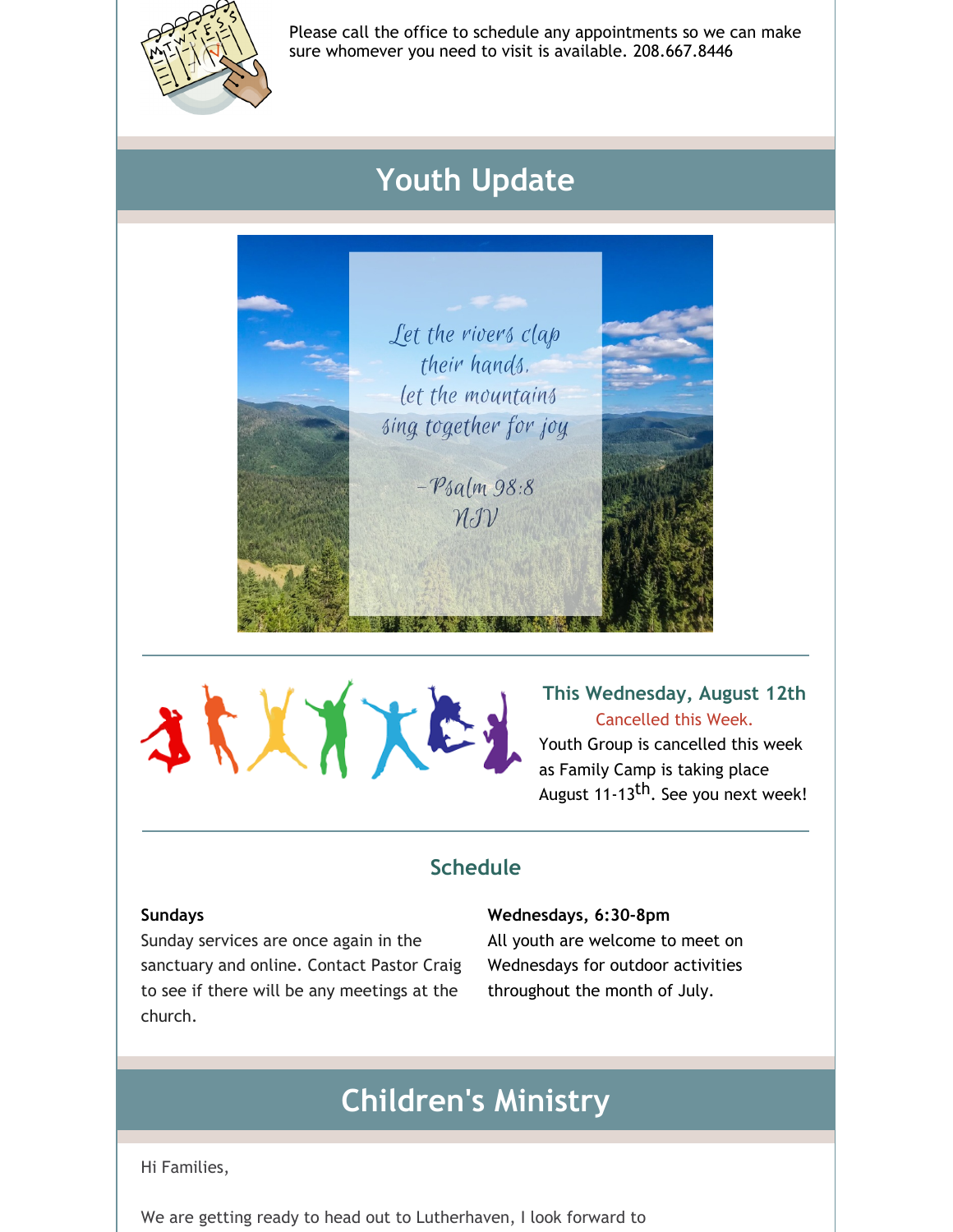seeing many of you there! I just wanted to reach out and let you know, we are here for you! We will be sending out a survey next week to ask how we can best support you as we go into the new school year. Please be prayerfully considering how the church can support your family, as well as the community as we enter a new season of challenges and change. When it feels like everything



around us is uncertain, there is one thing we can cling to, God is good and He's got this!

We are open for Sunday morning worship at 9 am going forward. We have childcare available for the littles, as well as summer Sunday school for elementary-aged children. We are following the Kootenai County Mask mandate, so please keep that in mind as you decide to come worship with your church family.

Please know that I am praying for you and your families as you are likely making some tough decisions about school, sports, and many other things in the next few weeks. Please feel free to reach out with specific prayer requests and any feedback you have.

Have a blessed week!

### I Am His Masterpiece Day Camp

I am His Masterpiece Art Camp was a huge success! We had 13 kids participate in the week long day camp. We partnered with local art studio Hands to Art to learn how to do some advanced projects like batik, mosaics, and several kiln-fired clay projects. We had a wonderful group of teachers who taught us about our identity in Christ all week long.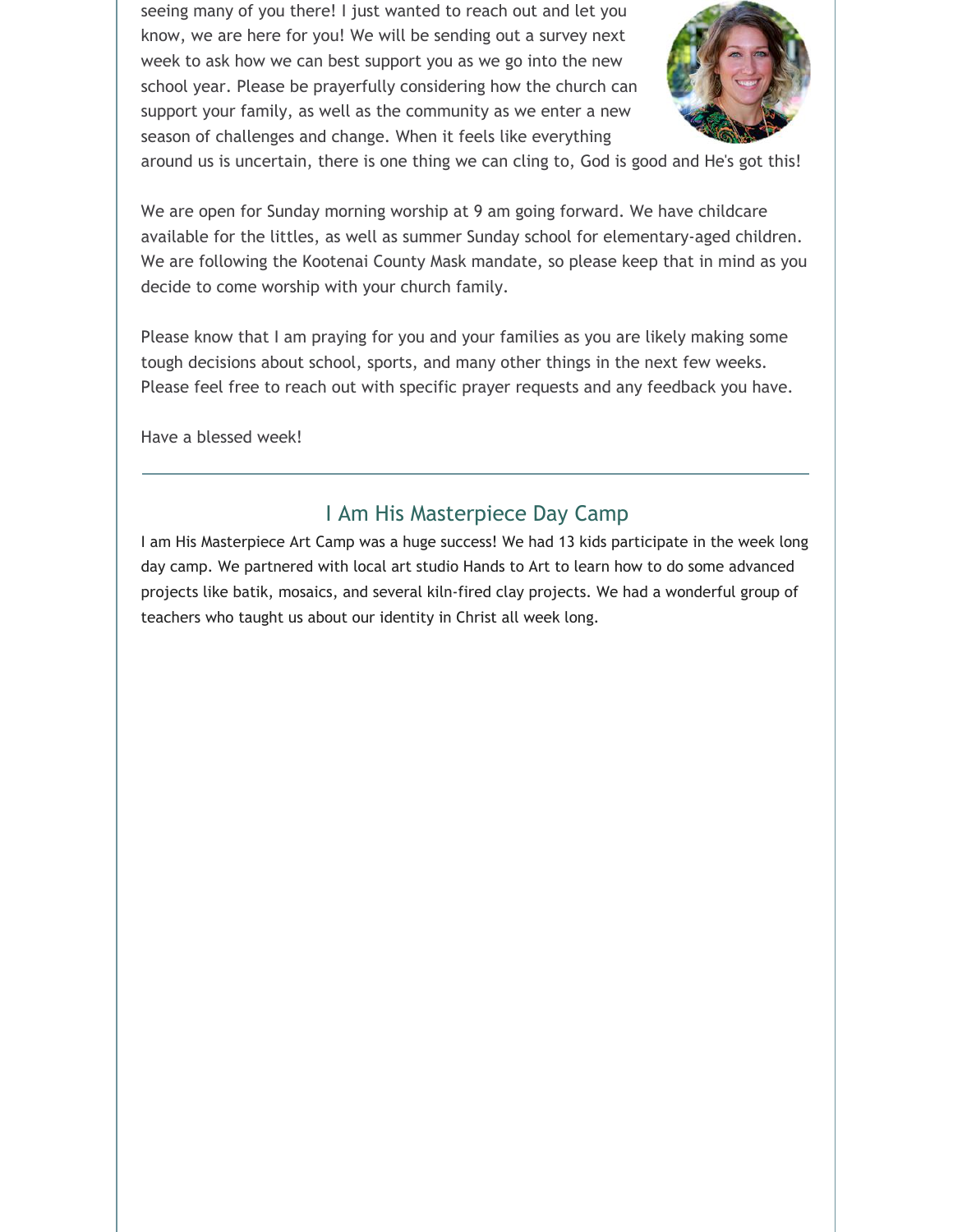

We also went on two excursions, one to the historic town of Wallace where we hike up to the Pulaski Tunnel and explored the Crystal Gold Mine. We also went on a hike in the Post Falls Community Forest and had a beach day at Q'emiln Park. It was so wonderful to connect with the littles members of our wonderful congregation.

I want to give a huge thank you to the many many volunteers that came to support the program. Without all of you, this amazing week would not have been possible.

If we don't see you up at Lutherhaven, have an excellent week!

Carley

**[Carley@1stpresdowntown.org](mailto:Carley@1stpresdowntown.org)** or 208-215-5337

# **Groups & Gatherings**

## **Ministry Groups can meet at the church!**

Please contact the church office to reserve a room for your Ministry group. Please remember that maintaining social

### **Staying In Touch**

Remember that phone contact is a good substitute for in-person